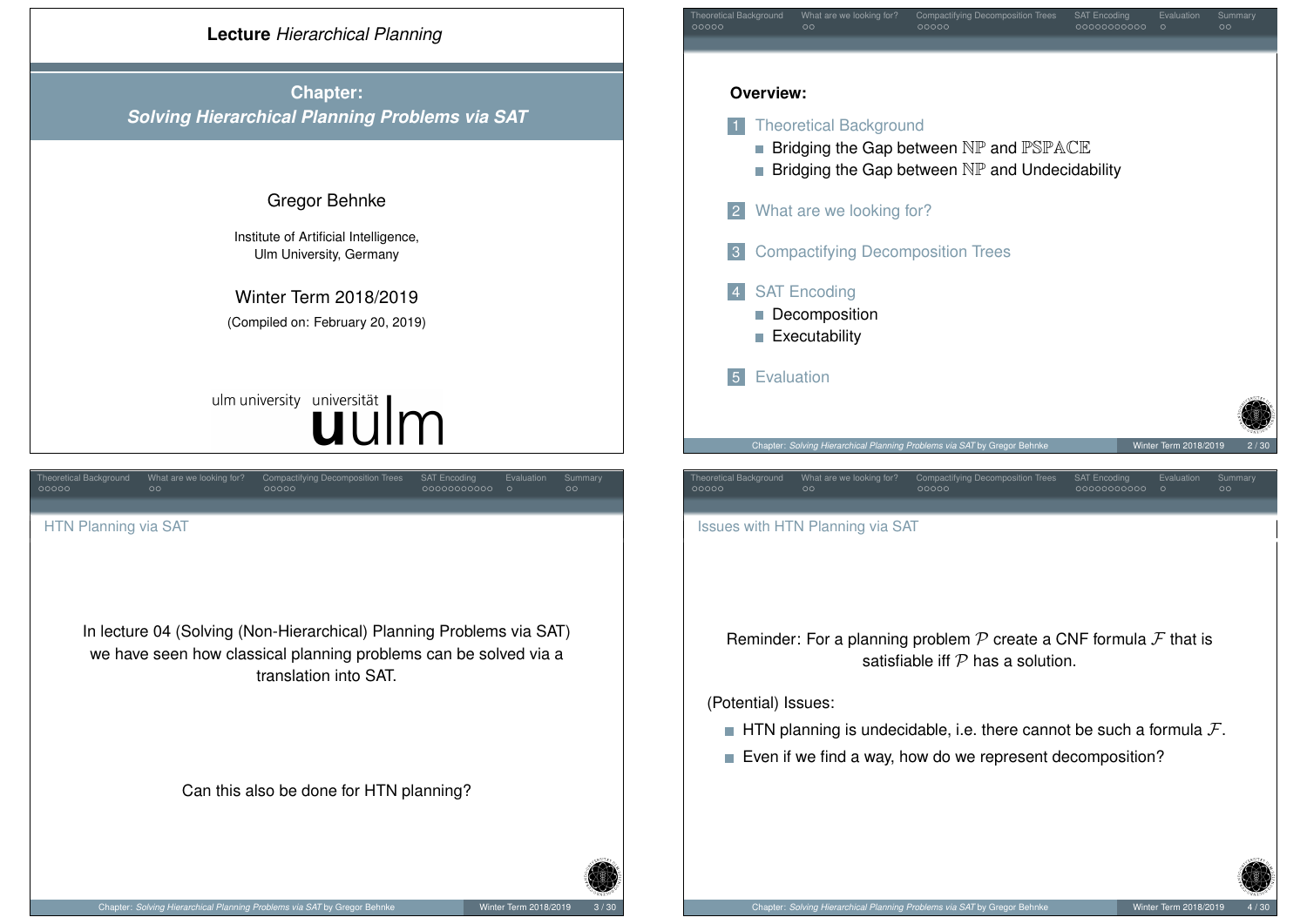<span id="page-1-0"></span>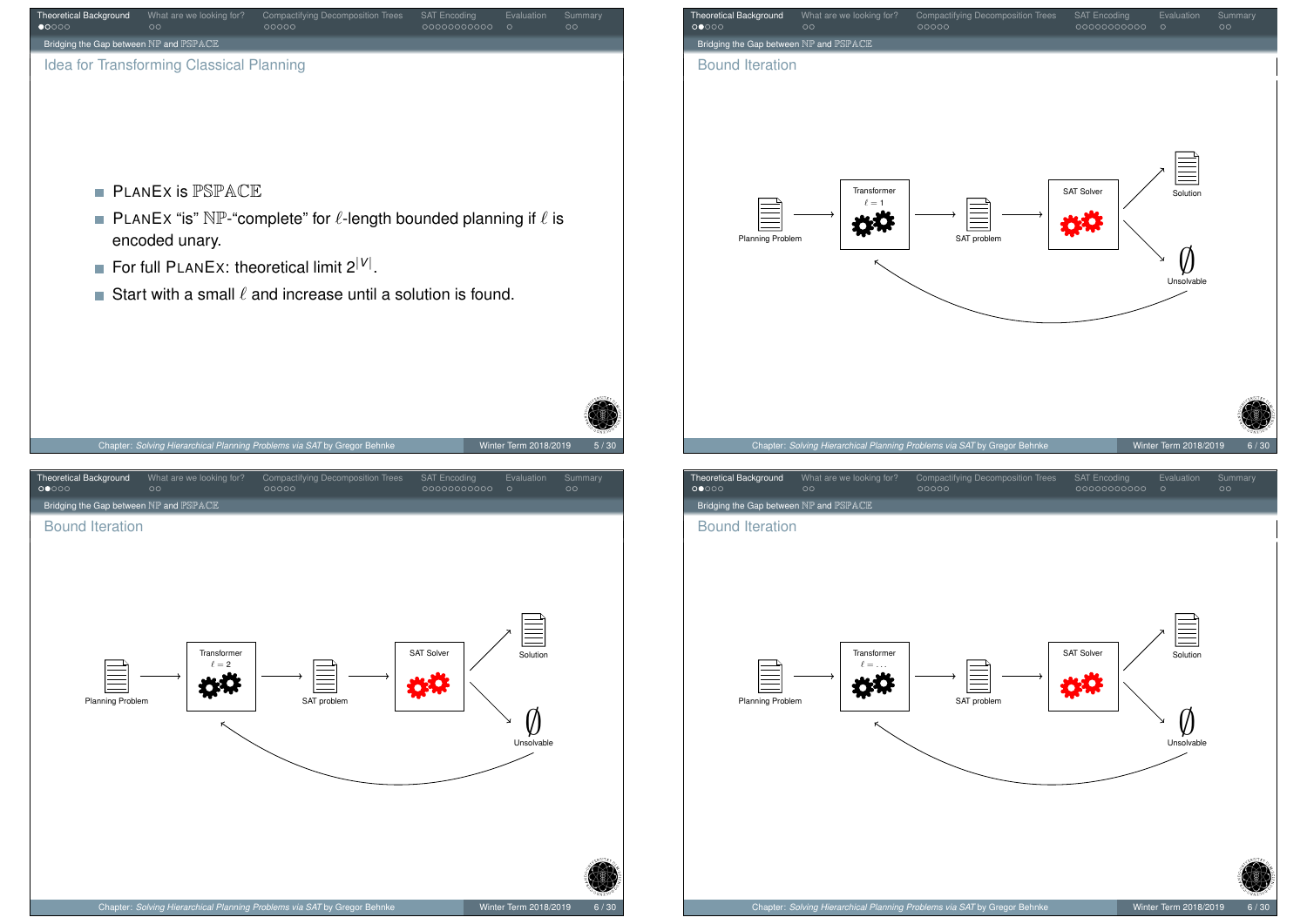<span id="page-2-0"></span>

∅ Unsolvable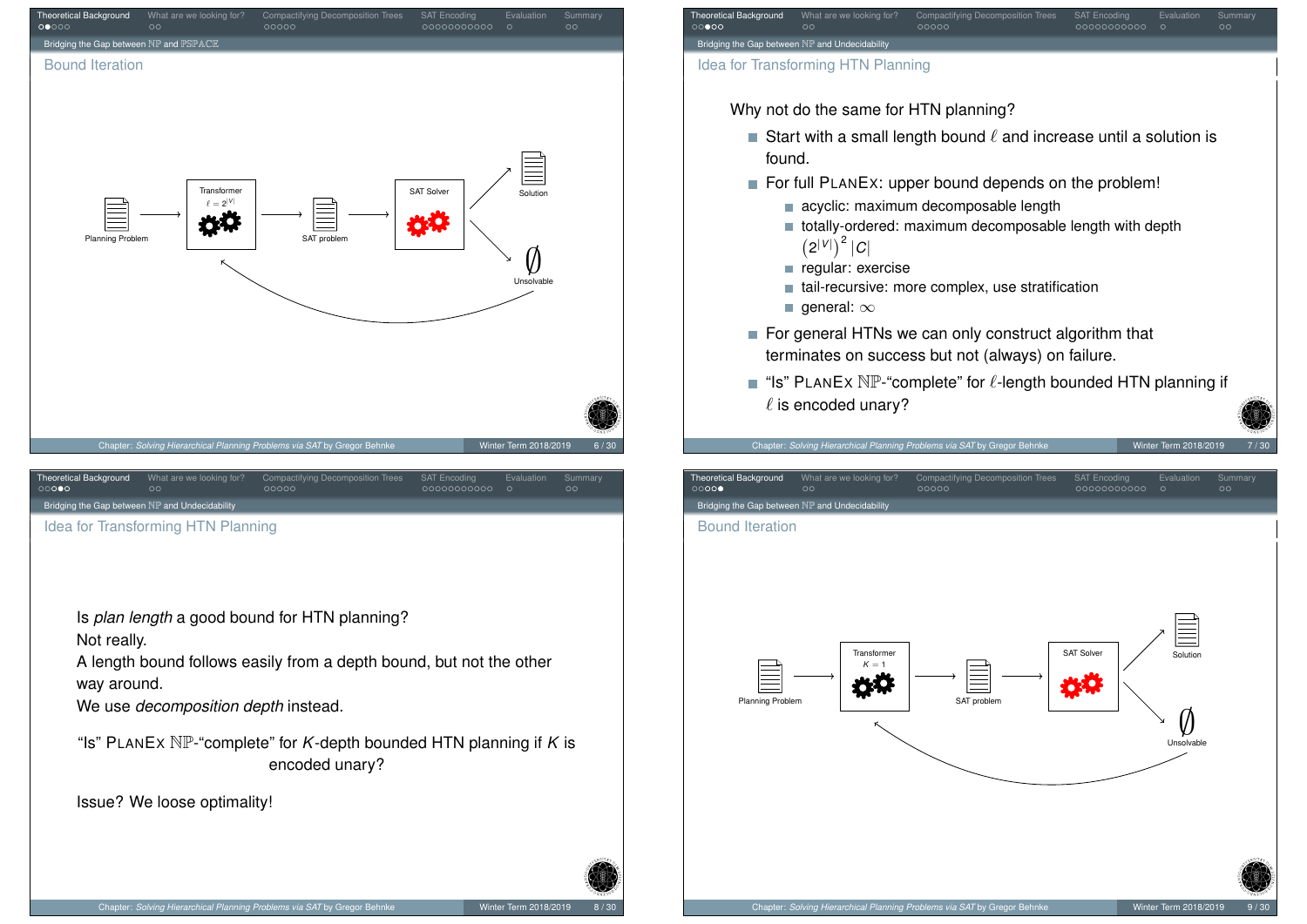<span id="page-3-0"></span>

| Theoretical Background<br>00000                | What are we looking for?<br>$\circ$ | Compactifying Decomposition Trees<br>00000                               | <b>SAT Encoding</b><br>00000000000 | Evaluation<br>Summary<br>$\circ$<br>$\circ$ |      |
|------------------------------------------------|-------------------------------------|--------------------------------------------------------------------------|------------------------------------|---------------------------------------------|------|
| Bridging the Gap between NP and Undecidability |                                     |                                                                          |                                    |                                             |      |
| <b>Bound Iteration</b><br>Planning Problem     | Transformer<br>$K = \ldots$<br>κ    | SAT problem                                                              | <b>SAT Solver</b>                  | Solution<br>Unsolvable                      |      |
|                                                |                                     | Chapter: Solving Hierarchical Planning Problems via SAT by Gregor Behnke |                                    | Winter Term 2018/2019                       | 9/30 |
| <b>Theoretical Background</b>                  | What are we looking for?            | Compactifying Decomposition Trees                                        | <b>SAT Encoding</b>                | Evaluation<br>Summary                       |      |

Our Objective

Given an HTN planning problem  $P$  and a depth bound  $K$ , construct a CNF formula  $\mathcal F$  that is satisfiable iff  $P$  has a solution whose decomposition depth is  $\leq K$ 

A satisfying valuation  $\beta$  of  $\mathcal F$  should represent a solution to  $\mathcal P$ .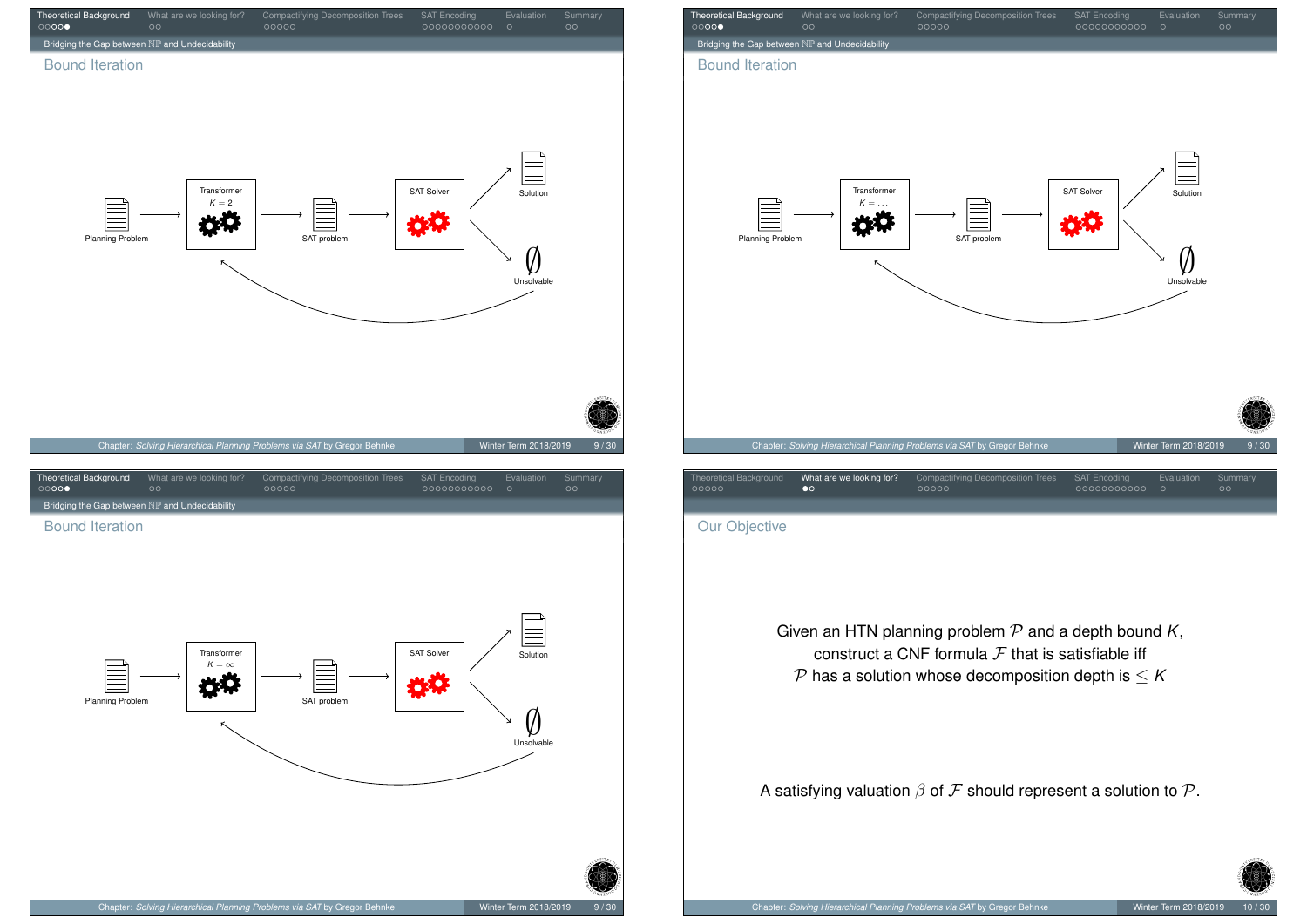

- <span id="page-4-0"></span> $\blacksquare$  There are doubly-exponentially many trees of depth  $\leq K$
- We need a compact representation of all possible Decomposition Trees of depth  $\leq K$
- ⇒ Construct a super-tree of all possible Decomposition Trees





- Representing Decomposition Trees Compactly
	- There are doubly-exponentially many trees of depth  $\leq K$
	- We need a compact representation of all possible Decomposition Trees of depth  $\leq K$
	- ⇒ Construct a super-tree of all possible Decomposition Trees

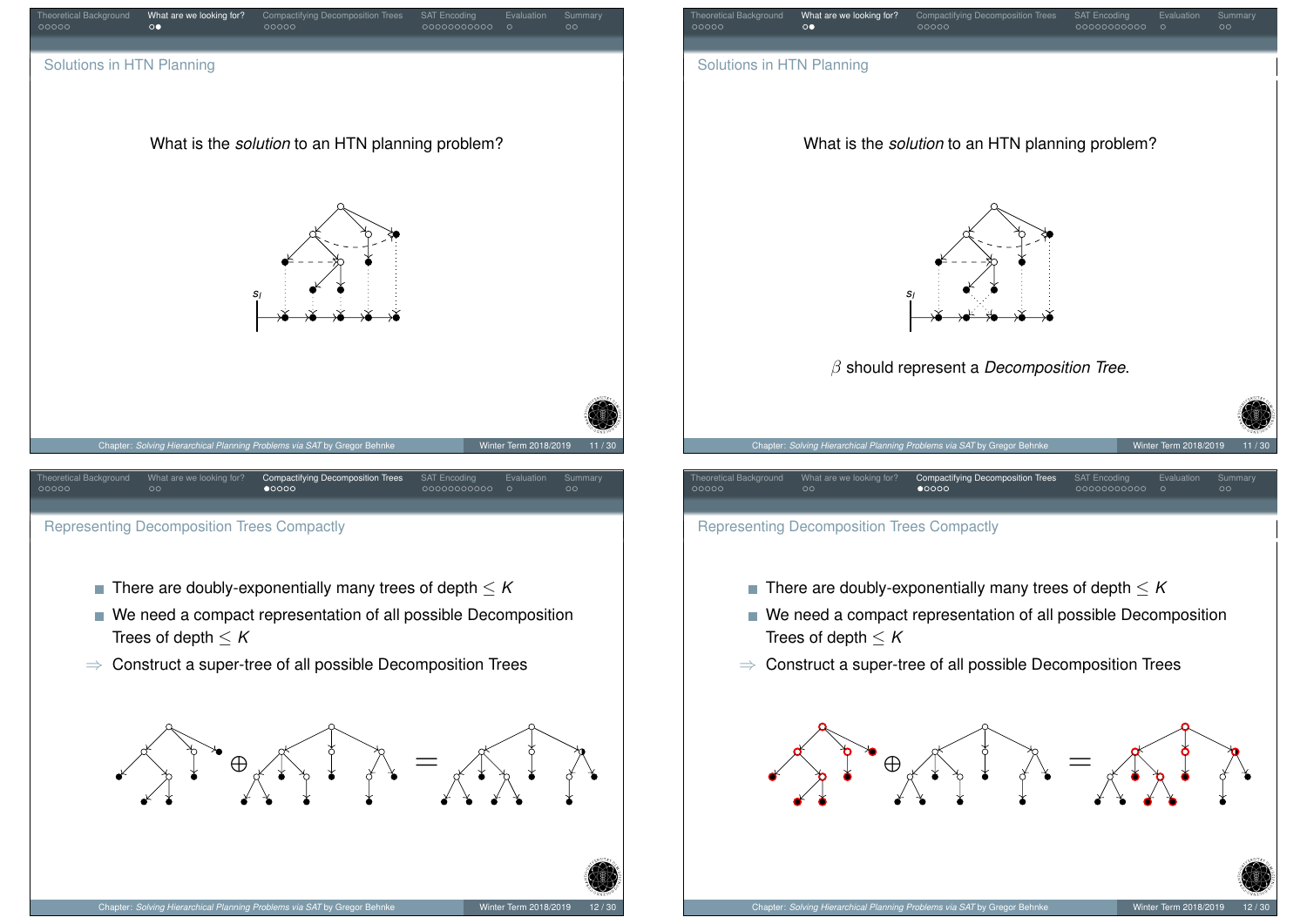<span id="page-5-0"></span>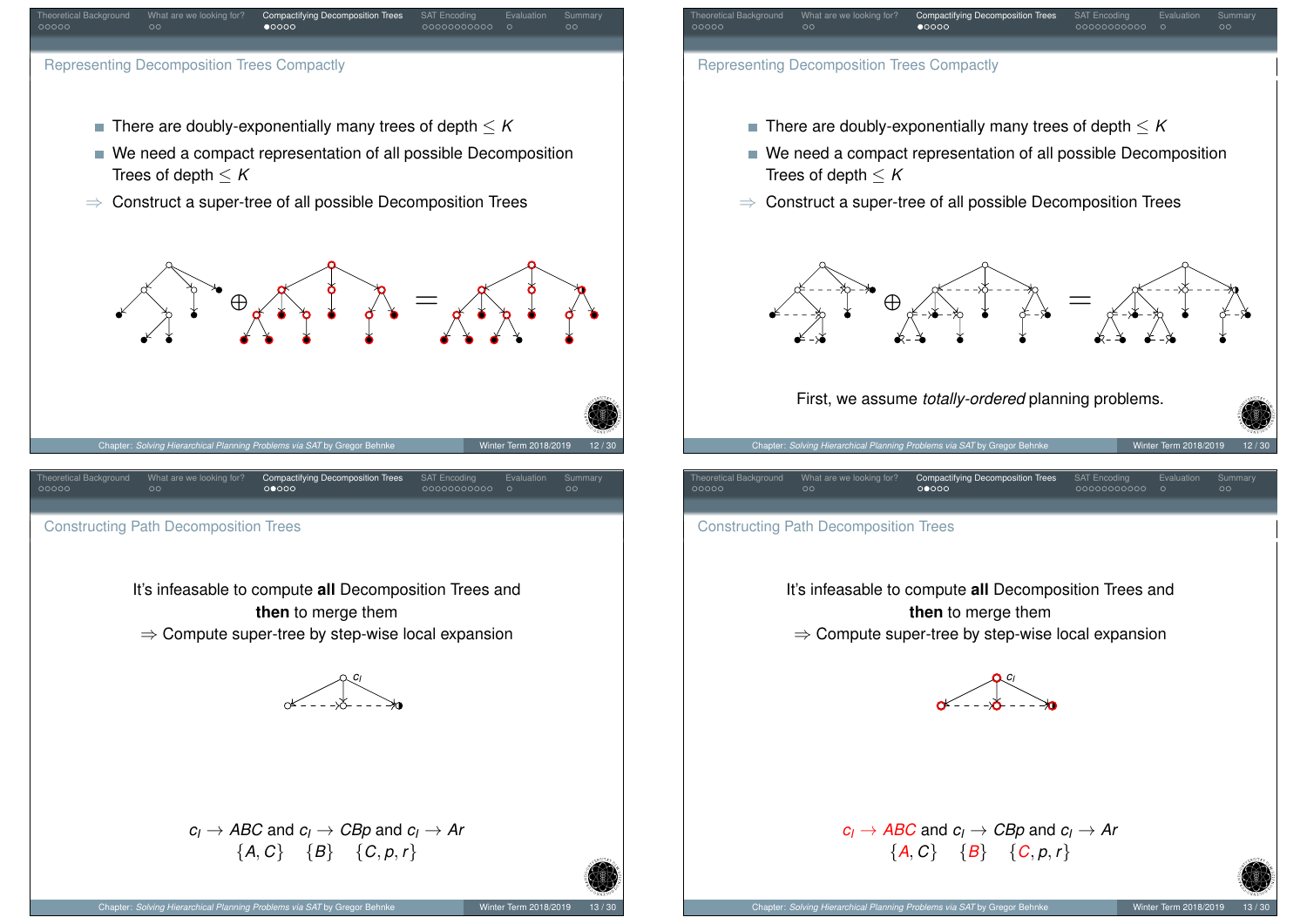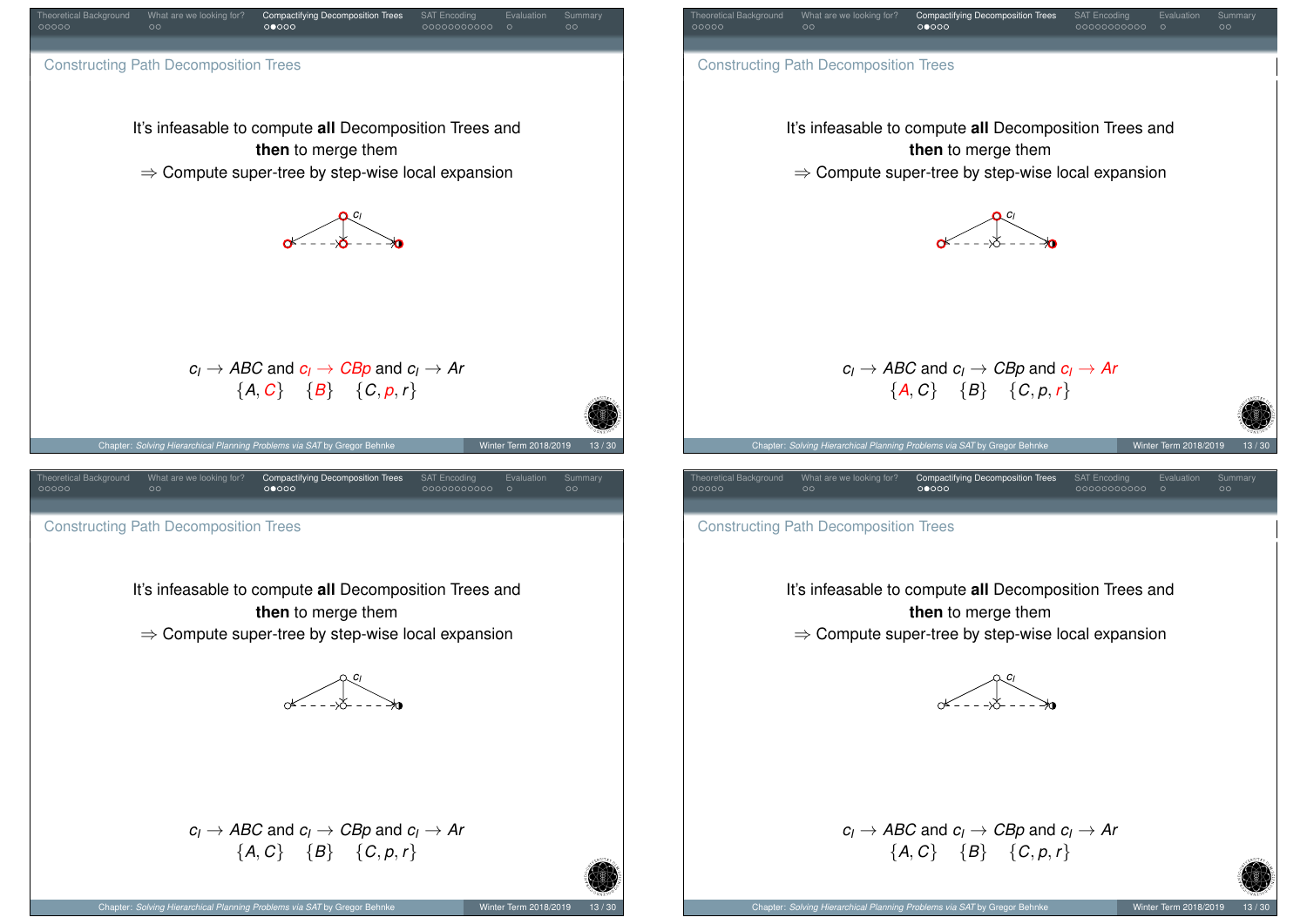<span id="page-7-0"></span>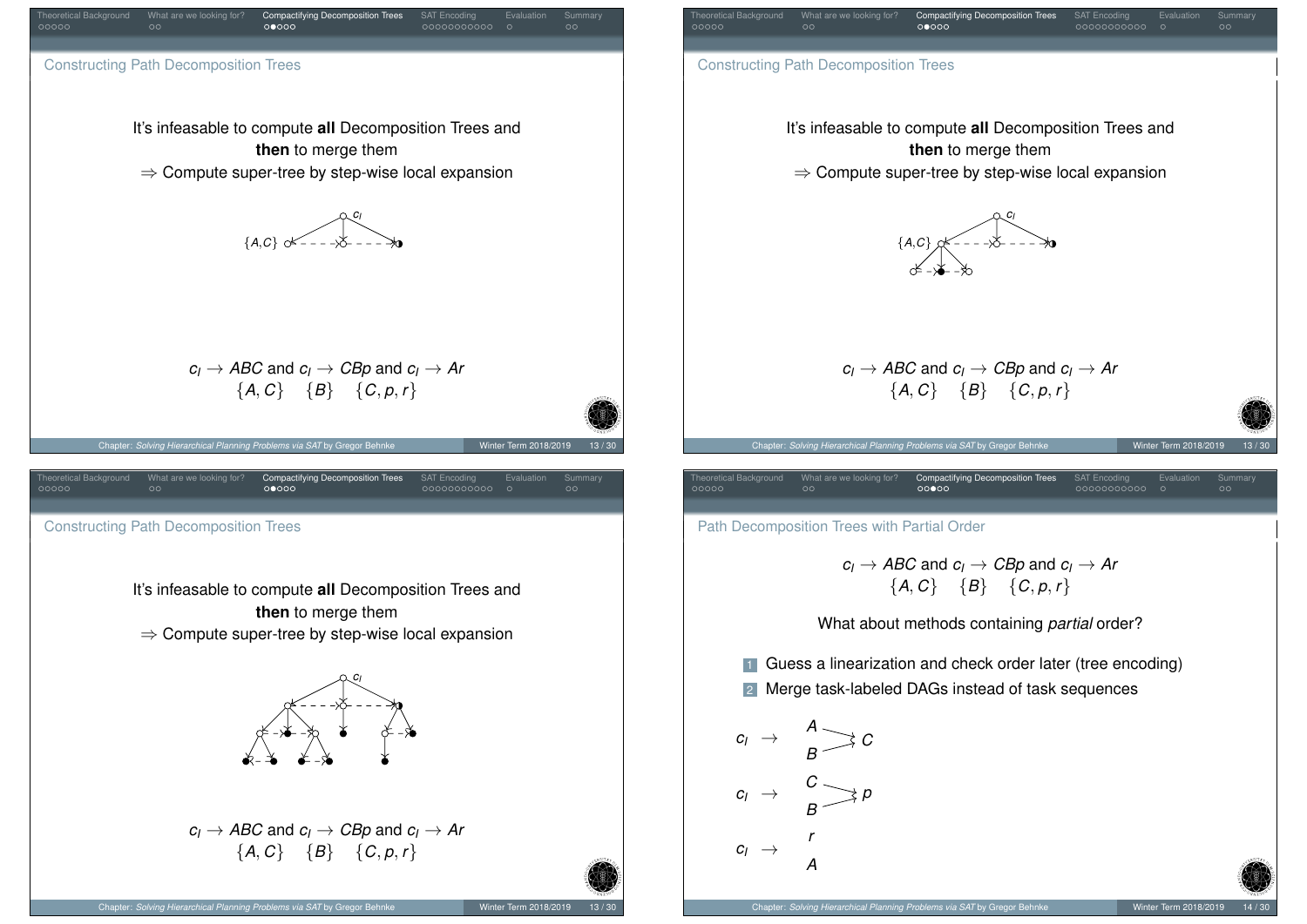

{*B*,*A*}



<span id="page-8-0"></span> $c<sub>I</sub>$ 

*A r*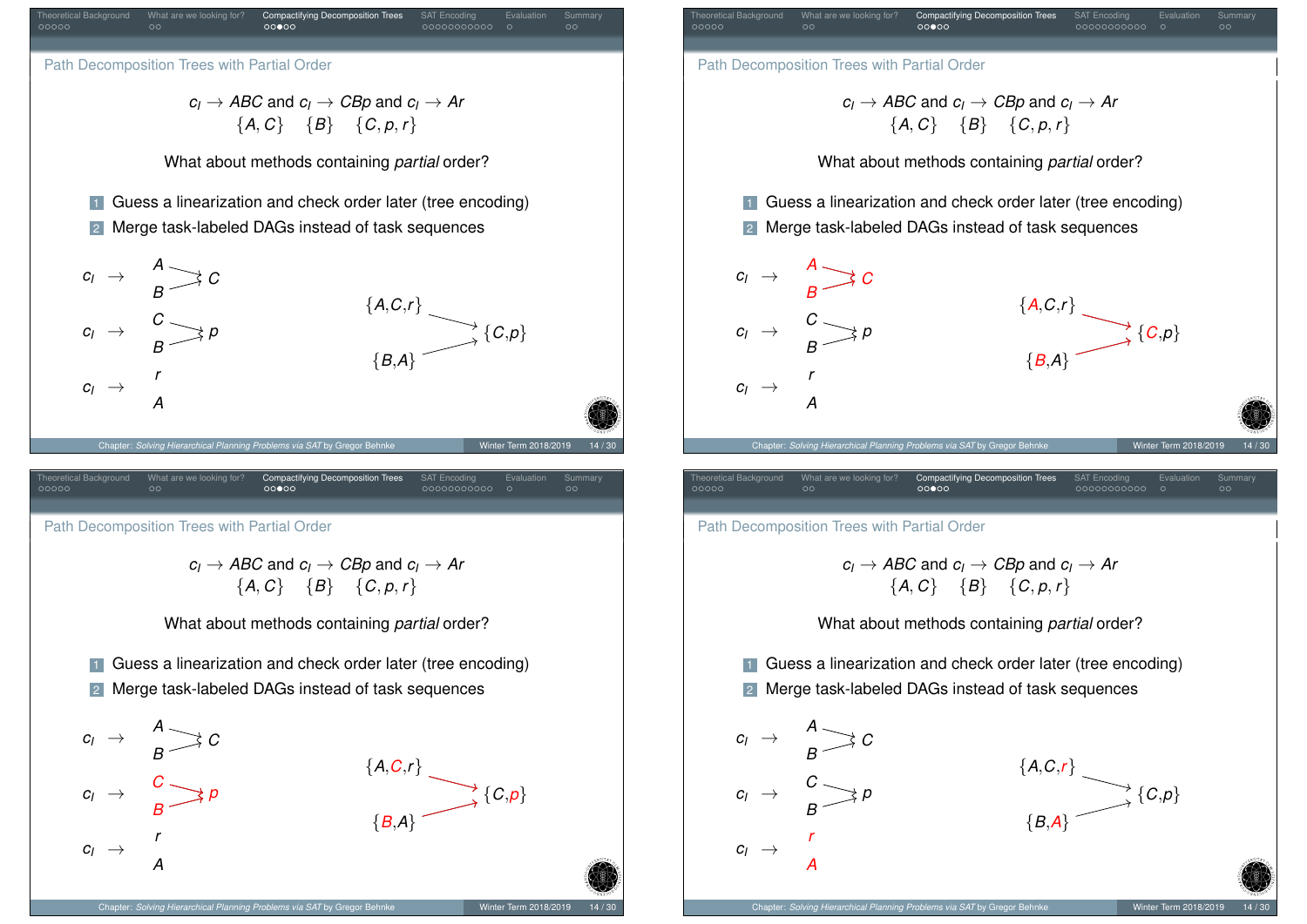

# Merging Methods

Given a family *G<sup>i</sup>* of vertex-labeled transitively closed DAGs. Find a vertex set-labeled graph *G* ∗ s.t. all *G<sup>i</sup>* are induced subgraphs of *G* ∗ .



## <span id="page-9-0"></span>Merging D[e](#page-3-0)[c](#page-4-0)omposition M[et](#page-4-0)[h](#page-5-0)[o](#page-7-0)[ds](#page-10-0)

#### Merging Methods

Given a family *G<sup>i</sup>* of vertex-labeled transitively closed DAGs. Find a vertex set-labeled graph *G*<sup>∗</sup> s.t. all *G<sub>i</sub>* are induced subgraphs of *G* ∗ .



# Theoretical Background What are we looking for? Compactifying Decomposition Trees SAT Encoding Evaluation Summary Merging Decomposition Methods Merging Methods Given a family *G<sup>i</sup>* of vertex-labeled transitively closed DAGs. Find a vertex set-labeled graph *G* ∗ s.t. all *G<sup>i</sup>* are induced subgraphs of *G* ∗ .



#### Merging Decomposition Methods

## Merging Methods

Given a family *G<sup>i</sup>* of vertex-labeled transitively closed DAGs. Find a vertex set-labeled graph *G*<sup>∗</sup> s.t. all *G<sub>i</sub>* are induced subgraphs of *G* ∗ .

Theoretical Background What are we looking for? Compactifying Decomposition Trees SAT Encoding Evaluation Summary



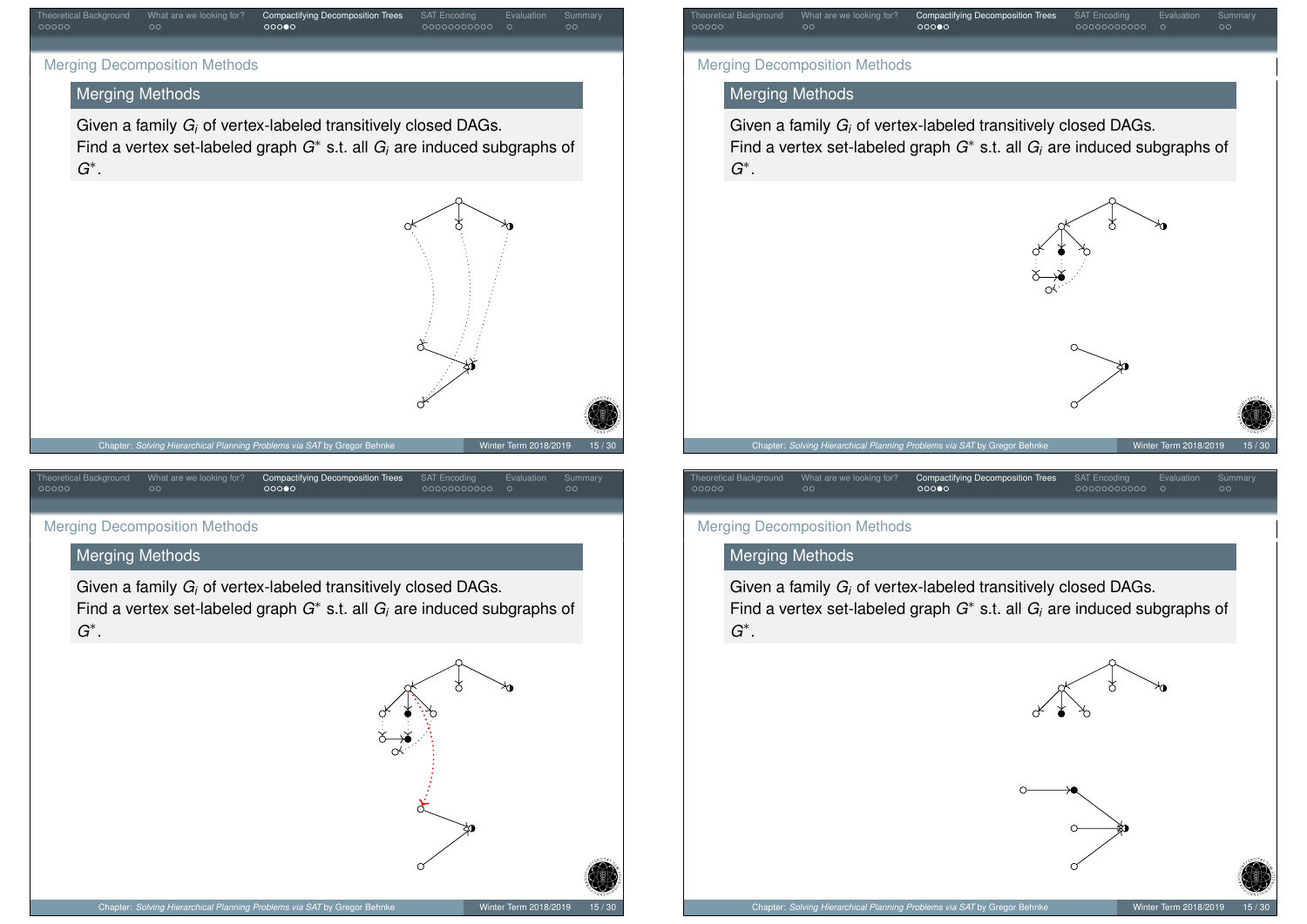

# Merging Methods

Given a family *G<sup>i</sup>* of vertex-labeled transitively closed DAGs. Find a vertex set-labeled graph *G* ∗ s.t. all *G<sup>i</sup>* are induced subgraphs of *G* ∗ .



## <span id="page-10-0"></span>[Mini](#page-10-0)misin[g](#page-3-0) [th](#page-4-0)e SOG

# Merging Methods

Given a family *G<sup>i</sup>* of-vertex labeled transitively closed DAGs. Find a vertex set-labeled graph *G*<sup>∗</sup> s.t. all *G<sub>i</sub>* are induced subgraphs of *G* ∗ .

Theoretical Background What are we looking for? Compactifying Decomposition Trees SAT Encoding Evaluation Summary

Difficult question: How does an optimal PDT look like?

- Fewer leafs?
- Fewer tasks per leaf?
- Fewer tasks per inner node?
- Fewer edges in the Solution Order Graph?
- ⇒ Optimising number of children does not lead to global minimum!

#### Theorem

Even minimising the size of  $G^*$  is  $\mathbb{NP}$ -complete.



# Merging Methods

Given a family *G<sup>i</sup>* of vertex-labeled transitively closed DAGs. Find a vertex set-labeled graph *G* ∗ s.t. all *G<sup>i</sup>* are induced subgraphs of *G* ∗ .

Theoretical Background What are we looking for? Compactifying Decomposition Trees SAT Encoding Evaluation Summary

- $\blacksquare$  Resulting ordering of leafs is called *Solution Order Graph S*
- **Any** task network derivable via decomposition is an induced subgraph of *S*
- When checking executability, we only have to consider the ordering in *S*, which is fixed – independent of selected methods



Chapter: *Solving Hierarchical Planning Problems via SAT* by Gregor Behnke Winter Term 2018/201

| Theoretical Background | What are we looking for? | Compactifying Decomposition Trees | <b>SAT Encoding</b>  | Evaluation | <b>Summary</b> |
|------------------------|--------------------------|-----------------------------------|----------------------|------------|----------------|
| 00000                  | OC                       | 00000                             | $\bullet$ 0000000000 | $\circ$    | $\circ \circ$  |
| Decomposition          |                          |                                   |                      |            |                |

#### What are PDTs Good for?

- A PDT contains **every** Decomposition Tree of height ≤ *K* as a rooted sub-**tree**
- Let the valuation  $\beta$  of  $\mathcal F$ describe such a tree
- $\blacksquare$  The formula then asserts that it is a valid DT
- Two types of decision variables:
	- $a^{\nu}$  node  $\nu$  is part of the *DT* and is labeled with the task *a*
	- *m<sup>v</sup>* method *m* is applied to the task in node *v*

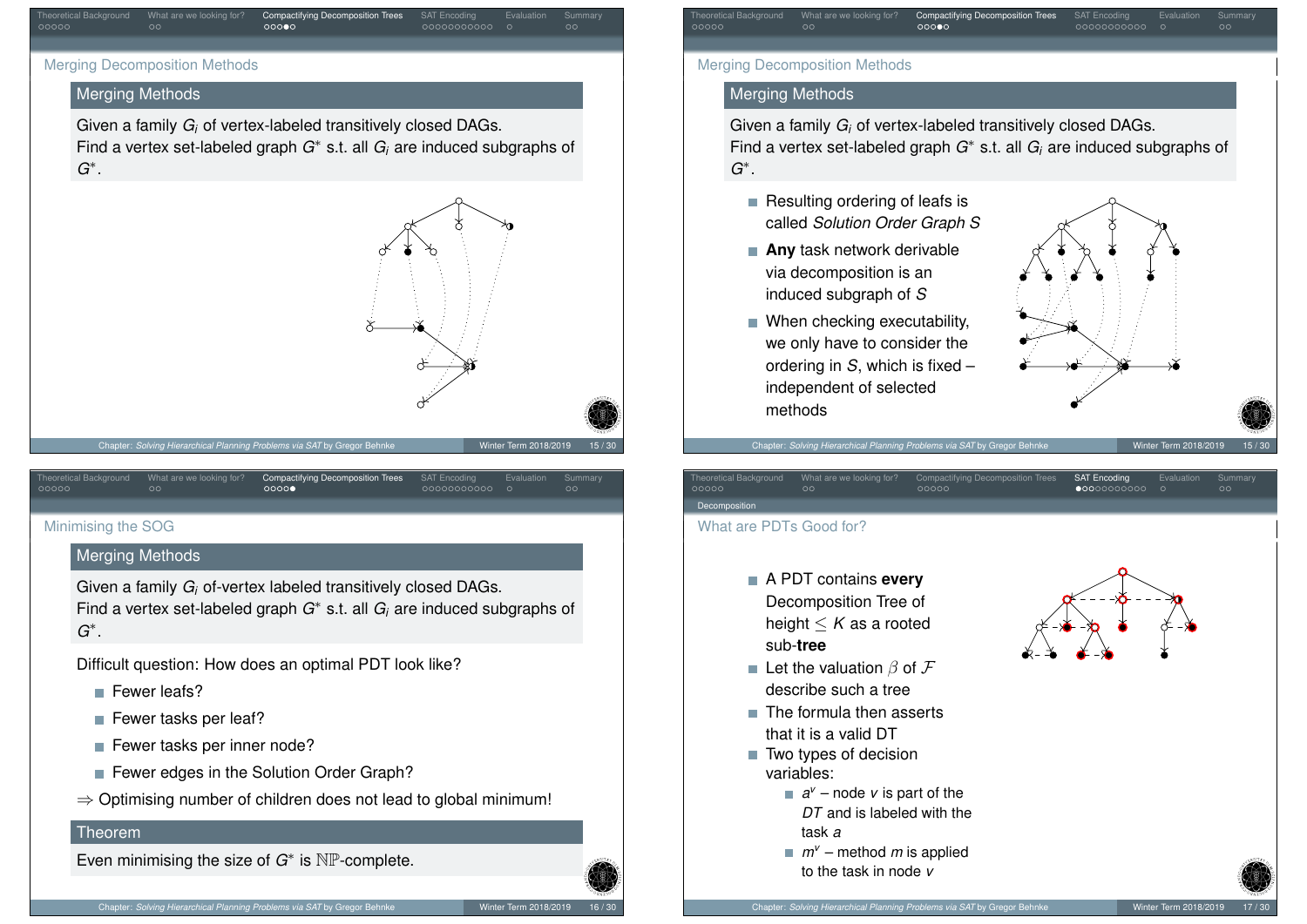<span id="page-11-0"></span>

| Theoretical Background<br>What are we looking for?<br><b>Compactifying Decomposition Trees</b><br>Evaluation<br>Summary<br><b>SAT Encoding</b><br>00000<br>$\circ$<br>00000<br>0000000000<br>$\circ$                                                                                                     |       |
|----------------------------------------------------------------------------------------------------------------------------------------------------------------------------------------------------------------------------------------------------------------------------------------------------------|-------|
| Decomposition                                                                                                                                                                                                                                                                                            |       |
| <b>Encoding PDTs</b>                                                                                                                                                                                                                                                                                     |       |
| $\mathcal{F} = \mathcal{F}(r) \wedge c'_1 \wedge \mathcal{F}_{\text{exe}}$<br>$\mathcal{F}(v) = \mathbb{M}(\{t^v \mid t \in \alpha(v)\}) \wedge \mathbb{M}(\{m^v \mid M(\alpha(v) \cap C)\}) \wedge \text{selectedMethod}(v)$                                                                            | (6)   |
| $\wedge$ applyMethod(v) $\wedge$ nonePresent(v) $\wedge$ inheritPrimitive(v)                                                                                                                                                                                                                             | (5)   |
| $selectedMethod(v) = \left\lfloor \bigwedge_{m \in M(\alpha(v) \cap C)} (m^v \rightarrow t^v) \right\rfloor \wedge \left\lfloor \bigwedge_{t \in \alpha(v) \cap C} \left( t^v \rightarrow \bigvee_{m \in M(t)} m^v \right) \right\rfloor$<br>(1&2&4)                                                     |       |
| $\mathit{applyMethod}(v) = \bigwedge_{m=(t,m) \in M(\alpha(v))} \left[ m^v \rightarrow \left( \bigwedge_{i=1}^{ m } t_{m,i}^{v_i} \wedge \bigwedge_{v_i \in E(v) \backslash \{v_1,,v_{ m \}}}\bigwedge_{t_i \in \alpha(v)} \neg t_*^{v_i} \right) \right]$                                               | (3)   |
| $nonePresent(v) = \left(\bigwedge_{t \in \alpha(v)} \neg t^{v}\right) \rightarrow \left(\bigwedge_{v_i \in E(v)} \bigwedge_{t \in G \cup P} \neg t^{v_i}\right) \land \bigwedge_{t \in \alpha(v) \cap P}\left(t^{v} \rightarrow \bigwedge_{v_i \in E(v)} \bigwedge_{t \in C \cup P} \neg t^{v_i}\right)$ | (4&2) |
| $\mathit{inheritPrimitive}(v) = \bigwedge_{p \in \alpha(v) \cap P} \left[ p^v \rightarrow \left( p^v \land \bigwedge_{v_i \in E(v) \setminus \{v_i\}} \bigwedge_{k \in \alpha(v)} \neg k^{v_i} \right) \right]$                                                                                          |       |
| $\alpha(v)$ is the set of labels of each vertex of the PDT.                                                                                                                                                                                                                                              |       |
| $E(v)$ are the children of v in the PDT.<br>For every method $m = (c, tn)$ , let $v_i$ be the child to which the task $t_{tn,i}$ is assigned.                                                                                                                                                            |       |
| $\mathbb{M}(A)$ is any encoding of the at-most-one constraint over the set of decision variables A.                                                                                                                                                                                                      |       |
| Chapter: Solving Hierarchical Planning Problems via SAT by Gregor Behnke<br>Winter Term 2018/2019                                                                                                                                                                                                        |       |
| <b>Theoretical Background</b><br>What are we looking for?<br><b>Compactifying Decomposition Trees</b><br>Evaluation<br>Summary<br><b>SAT Encoding</b><br>00000<br>0000000000<br>$\circ$<br>00000<br>$\circ$                                                                                              |       |
| Executability<br>What now?                                                                                                                                                                                                                                                                               |       |
|                                                                                                                                                                                                                                                                                                          |       |
|                                                                                                                                                                                                                                                                                                          |       |
|                                                                                                                                                                                                                                                                                                          |       |
| We have a formula $F$ that is satisfiable iff it represents a valid                                                                                                                                                                                                                                      |       |
| Decomposition Tree T.                                                                                                                                                                                                                                                                                    |       |
| To ensure that it is a solution, we have to check whether the leafs of $T$<br>are executable in $s_i$ in a valid linearization.                                                                                                                                                                          |       |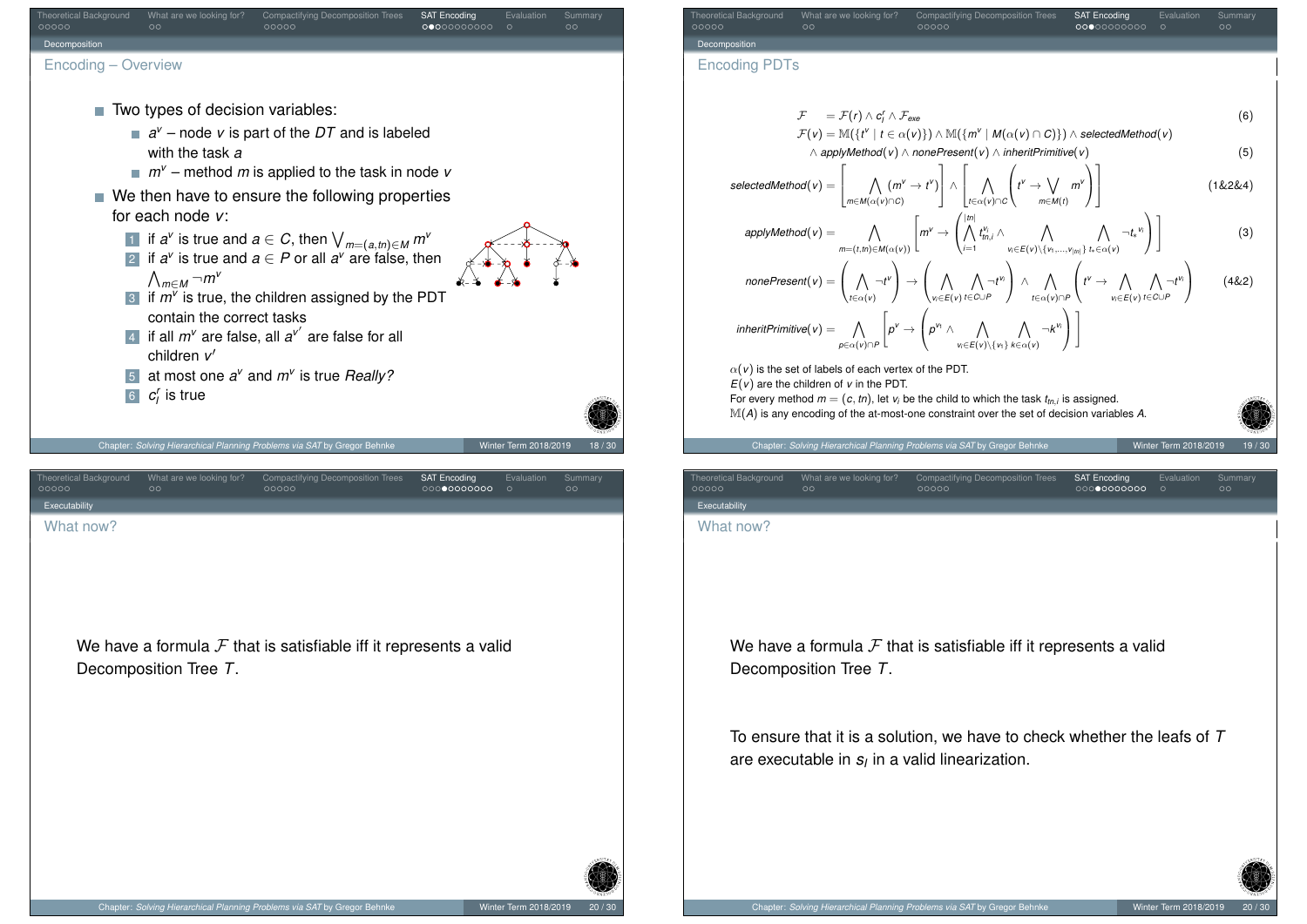



Theoretical Background What are we looking for? Compactifying Decomposition Trees SAT Encoding Evaluation Summary Executability Where are the leafs of *T*? A leaf of *T* could be any vertex of the PDT ... Chapter: *Solving Hierarchical Planning Problems via SAT* by Gregor Behnke Winter Term 2018/2019

| <b>Theoretical Background</b><br>00000 | What are we looking for?<br>oο | Compactifying Decomposition Trees<br>00000 | <b>SAT Encoding</b><br>00000000000 | Evaluation | Summary<br>೧೧ |
|----------------------------------------|--------------------------------|--------------------------------------------|------------------------------------|------------|---------------|
| Executability                          |                                |                                            |                                    |            |               |
|                                        |                                |                                            |                                    |            |               |

Encoding PDTs

$$
\mathcal{F} = \mathcal{F}(r) \wedge c'_1
$$
\n
$$
\mathcal{F}(v) = \mathbb{M}(\{t^v \mid t \in \alpha(v)\}) \wedge \mathbb{M}(\{m^v \mid M(\alpha(v) \cap C)\}) \wedge selectedMethod(v)
$$
\n
$$
\wedge applyMethod(v) \wedge nonePresent(v)
$$
\n(5)

$$
selectedMethod(v) = \left[\bigwedge_{m \in M(\alpha(v) \cap C)} (m^v \to t^v)\right] \wedge \left[\bigwedge_{t \in \alpha(v) \cap C} \left(t^v \to \bigvee_{m \in M(t)} m^v\right)\right]
$$
(1&2&4)

$$
applyMethod(v) = \bigwedge_{m=(t,tt)\in M(\alpha(v))}\left[m^v \to \left(\bigwedge_{i=1}^{|tt|} t_{tn,i}^{v_i} \wedge \bigwedge_{v_i\in E(v)\setminus\{v_1,\dots,v_{|m|}\}} \bigwedge_{t_*\in \alpha(v)} \neg t_*^{v_i}\right)\right]
$$
(3)

$$
nonePresent(v) = \left(\bigwedge_{t \in \alpha(v)} \neg t^v\right) \rightarrow \left(\bigwedge_{v_i \in E(v)} \bigwedge_{t \in \alpha(v)} \neg t^{v_i}\right) \land \bigwedge_{t \in \alpha(v) \cap P} \left(t^v \rightarrow \bigwedge_{v_i \in E(v)} \bigwedge_{t \in \alpha(v) \cap P} \neg t^{v_i}\right)
$$
(4&2)

 $\alpha$ ( $v$ ) is the set of labels of each vertex of the PDT. *E*(*v*) are the children of *v* in the PDT. For every method  $m = (c, tn)$ , let  $v_i$  be the child to which the task  $t_{tn,i}$  is assigned. M(*A*) is any encoding of the at-most-one constraint over the set of decision variables *<sup>A</sup>*.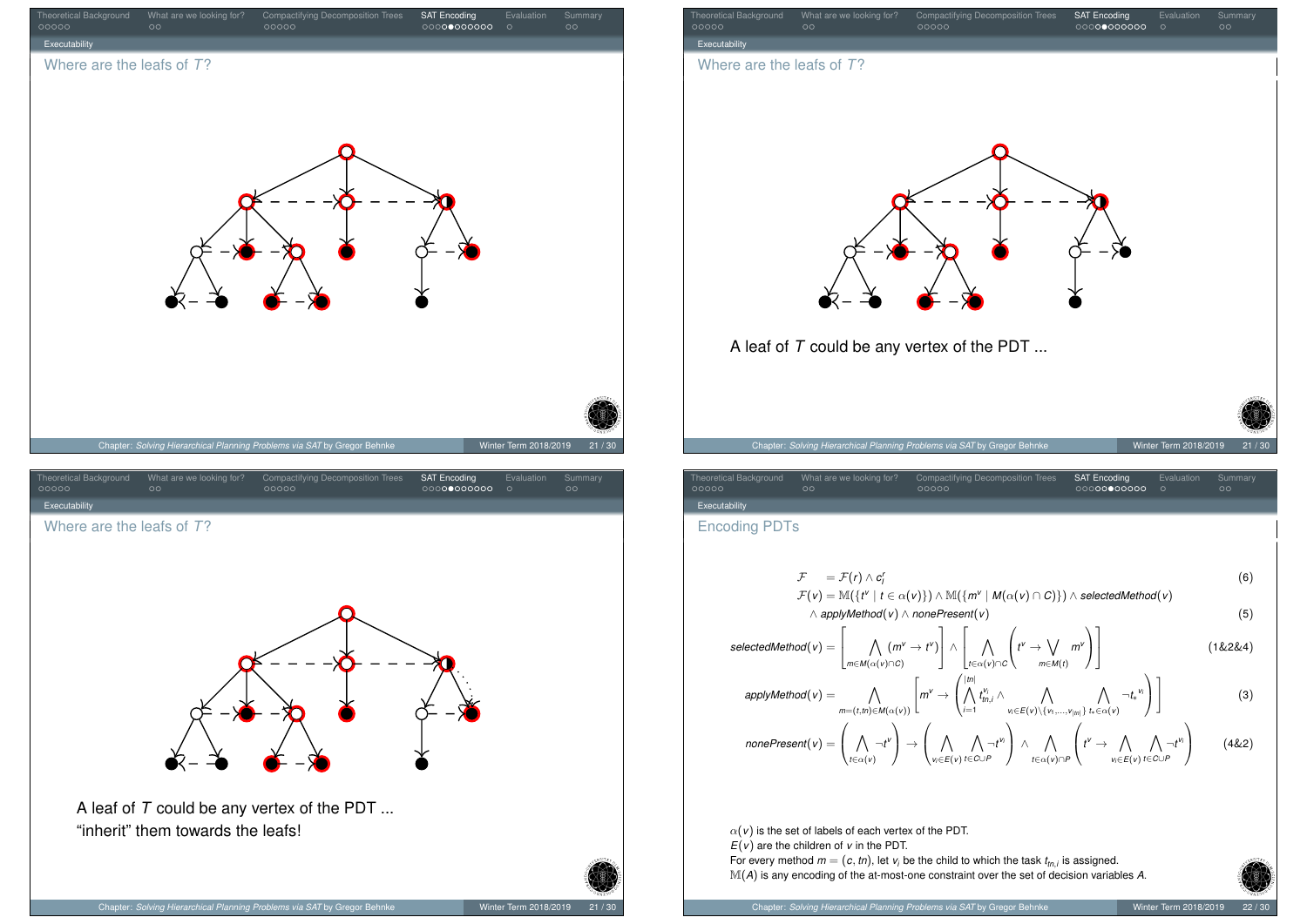Theoretical Background What are we looking for? Compactifying Decomposition Trees SAT Encoding Evaluation Summary Executability Encoding PDTs

$$
\mathcal{F} = \mathcal{F}(r) \wedge c'_1
$$
  
\n
$$
\mathcal{F}(v) = \mathbb{M}(\{t^v \mid t \in \alpha(v)\}) \wedge \mathbb{M}(\{m^v \mid M(\alpha(v) \cap C)\}) \wedge selectedMethod(v)
$$
\n(6)

$$
\wedge \text{ applyMethod}(v) \wedge \text{nonePresent}(v) \wedge \text{inheritPrimitive}(v) \tag{5}
$$
\n
$$
\text{selectedMethod}(v) = \left[ \bigwedge_{m \in M(\alpha(v) \cap C)} (m^v \to t^v) \right] \wedge \left[ \bigwedge_{t \in \alpha(v) \cap C} \left( t^v \to \bigvee_{m \in M(t)} m^v \right) \right] \tag{1\&2\&4}
$$

$$
applyMethod(v) = \bigwedge_{m=(t,m)\in M(\alpha(v))}\left[m^v \to \left(\bigwedge_{i=1}^{|m|} t_{m,i}^{v_i} \wedge \bigwedge_{v_i\in E(v)\setminus\{v_1,\dots,v_{|m|\}}}\bigwedge_{t_k\in \alpha(v)} \neg t_*^{v_i}\right)\right]
$$
(3)

$$
nonePresent(v) = \left(\bigwedge_{t \in \alpha(v)} \neg t^{v}\right) \rightarrow \left(\bigwedge_{v_i \in E(v)} \bigwedge_{t \in C \cup P} \neg t^{v_i}\right)
$$
\n(4&2)

$$
\mathit{inheritPrimitive}(v) = \bigwedge_{p \in \alpha(v) \cap P} \left[ p^v \rightarrow \left( p^{v_1} \wedge \bigwedge_{v_i \in E(v) \setminus \{v_i\}} \bigwedge_{k \in \alpha(v)} \neg k^{v_i} \right) \right]
$$

 $\alpha$ ( $v$ ) is the set of labels of each vertex of the PDT.

 $E(v)$  are the children of *v* in the PDT.

For every method  $m = (c, tn)$ , let  $v_i$  be the child to which the task  $t_{tn,i}$  is assigned. M(*A*) is any encoding of the at-most-one constraint over the set of decision variables *<sup>A</sup>*.

Chapter: *Solving Hierarchical Planning Problems via SAT* by Gregor Behnke Winter Term 2018/2019 22 / 30

Theoretical Background What are we looking for? Compactifying Decomposition Trees SAT Encoding Evaluation Summary

## **[Exe](#page-11-0)cutabil[it](#page-3-0)[y](#page-4-0)**

**[Executability](#page-1-0)** 



- $\blacksquare$   $\beta$  assigns primitive tasks to some leafs of the PDT
- $\blacksquare$  A solution is an executable linearization of these tasks
- $\blacksquare$  Linearization has to be compatible with the ordering represented by the SOG



# Theoretical Background What are we looking for? Compactifying Decomposition Trees SAT Encoding Evaluation Summary **Executability**

#### **Executability**



- $\blacksquare$   $\beta$  assigns primitive tasks to some leafs of the PDT
- A solution is an executable linearization of these tasks
- $\blacksquare$  Linearization has to be compatible with the ordering represented by the SOG
- We represent a matching of the leafs to a sequence of timesteps and assert the correct order
- We can use any classical encoding of executability!

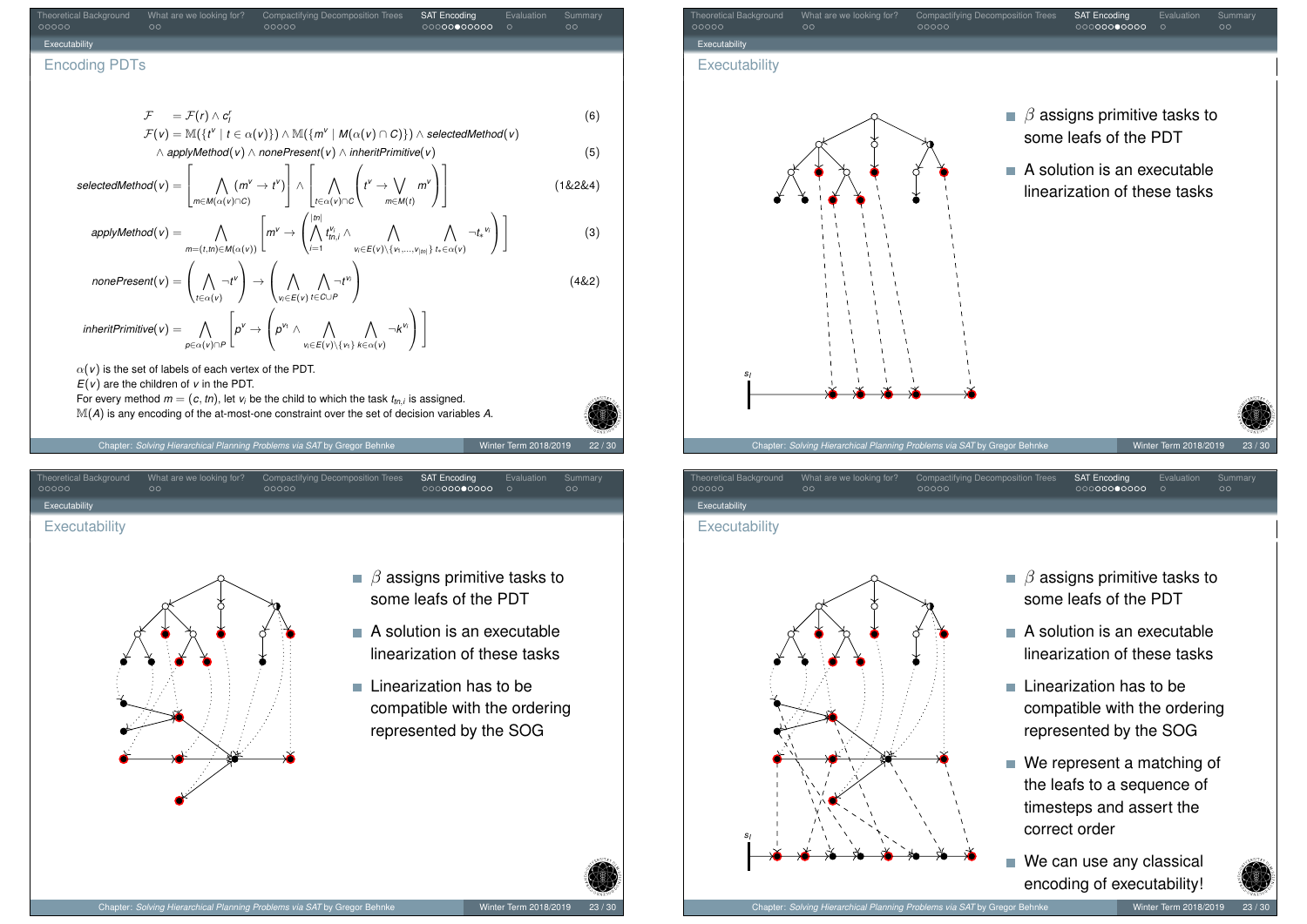



Executability

#### **Executability**

 $f_i^\ell$  – matching the leaf  $\ell$  to timestep *i* is forbidden (and implicitly also to any previous timestep)

$$
F_6 = \bigwedge_{\ell \in \mathfrak{L}} \bigwedge_{1 \leq i \leq |\mathfrak{L}|} f_1(\ell, i) \wedge f_2(\ell, i) \wedge f_3(\ell, i) \wedge f_4(\ell, i)
$$
  

$$
f_1(\ell, i) = \text{if } i = 1 \text{ then } true \text{ else } \bigwedge_{\ell' \in N_S^+(\ell)} \overline{\ell}i \to f_{i-1}^{\ell'}
$$
  

$$
f_2(\ell, i) = \bigwedge_{\ell' \in N_S^+(\ell)} f_i^{\ell} \to f_i^{\ell'}
$$
  

$$
f_3(\ell, i) = \text{if } i = 1 \text{ then } true \text{ else } f_i^{\ell} \to f_{i-1}^{\ell'}
$$

 $f_4(\ell, i) = f_i^{\ell} \rightarrow \neg \overline{\ell}i$ 

 $\mathfrak L$  is the set of leafs of the PDT.  $S$  is the Solution Order Graph.  $N_G^+(\ell)$  are the direct successors of vertex  $\ell$  in the graph *G*.